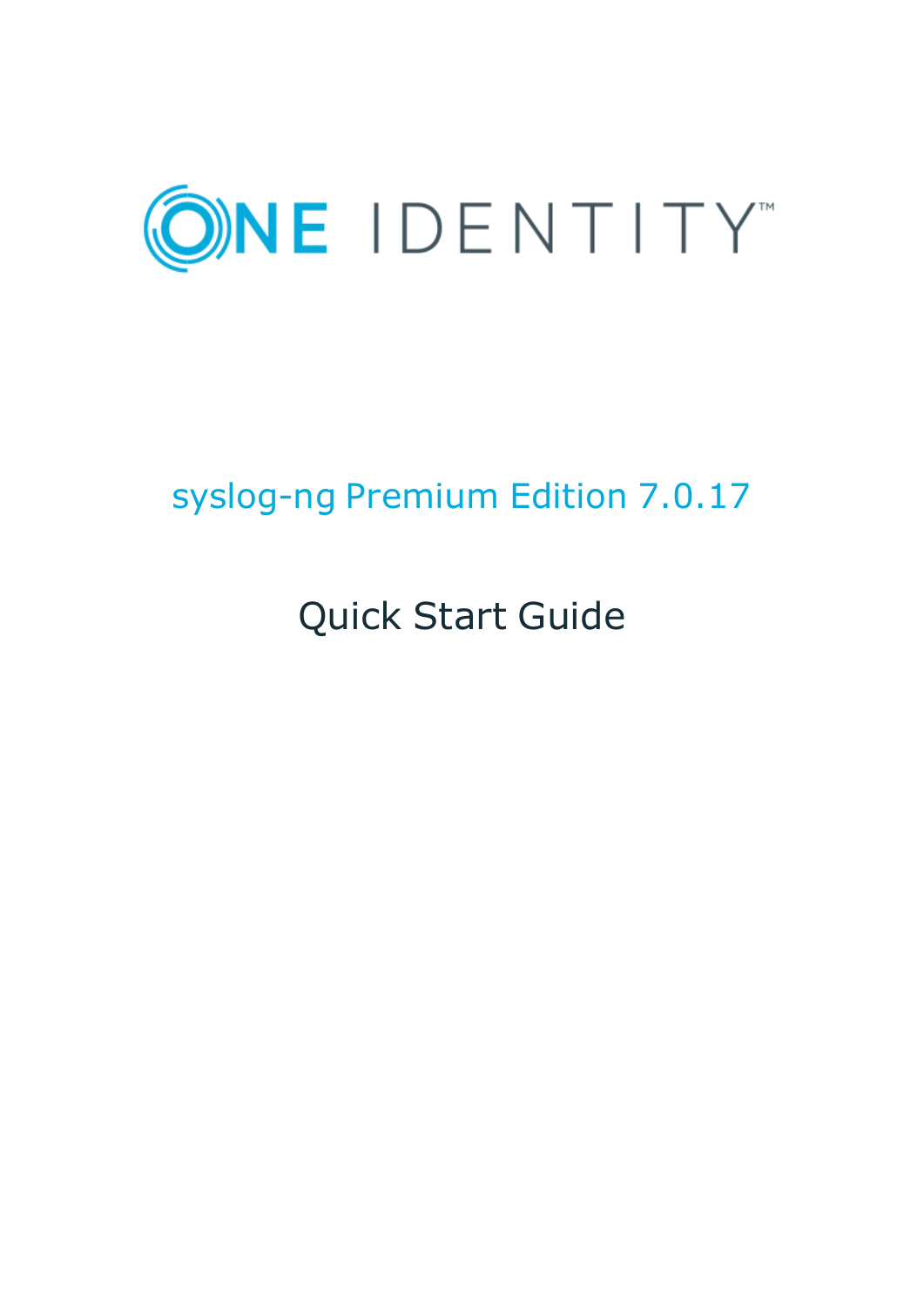#### **Copyright 2019 One Identity LLC.**

#### **ALL RIGHTS RESERVED.**

This guide contains proprietary information protected by copyright. The software described in this guide is furnished under a software license or nondisclosure agreement. This software may be used or copied only in accordance with the terms of the applicable agreement. No part of this guide may be reproduced or transmitted in any form or by any means, electronic or mechanical, including photocopying and recording for any purpose other than the purchaser's personal use without the written permission of One Identity LLC .

The information in this document is provided in connection with One Identity products. No license, express or implied, by estoppel or otherwise, to any intellectual property right is granted by this document or in connection with the sale of One Identity LLC products. EXCEPT AS SET FORTH IN THE TERMS AND CONDITIONS AS SPECIFIED IN THE LICENSE AGREEMENT FOR THIS PRODUCT, ONE IDENTITY ASSUMES NO LIABILITY WHATSOEVER AND DISCLAIMS ANY EXPRESS, IMPLIED OR STATUTORY WARRANTY RELATING TO ITS PRODUCTS INCLUDING, BUT NOT LIMITED TO, THE IMPLIED WARRANTY OF MERCHANTABILITY, FITNESS FOR A PARTICULAR PURPOSE, OR NON-INFRINGEMENT. IN NO EVENT SHALL ONE IDENTITY BE LIABLE FOR ANY DIRECT, INDIRECT, CONSEQUENTIAL, PUNITIVE, SPECIAL OR INCIDENTAL DAMAGES (INCLUDING, WITHOUT LIMITATION, DAMAGES FOR LOSS OF PROFITS, BUSINESS INTERRUPTION OR LOSS OF INFORMATION) ARISING OUT OF THE USE OR INABILITY TO USE THIS DOCUMENT, EVEN IF ONE IDENTITY HAS BEEN ADVISED OF THE POSSIBILITY OF SUCH DAMAGES. One Identity makes no representations or warranties with respect to the accuracy or completeness of the contents of this document and reserves the right to make changes to specifications and product descriptions at any time without notice. One Identity does not make any commitment to update the information contained in this document.

If you have any questions regarding your potential use of this material, contact:

One Identity LLC. Attn: LEGAL Dept 4 Polaris Way Aliso Viejo, CA 92656

Refer to our Web site ([http://www.OneIdentity.com](http://www.oneidentity.com/)) for regional and international office information.

#### **Patents**

One Identity is proud of our advanced technology. Patents and pending patents may apply to this product. For the most current information about applicable patents for this product, please visit our website at [http://www.OneIdentity.com/legal/patents.aspx](http://www.oneidentity.com/legal/patents.aspx).

#### **Trademarks**

One Identity and the One Identity logo are trademarks and registered trademarks of One Identity LLC. in the U.S.A. and other countries. For a complete list of One Identity trademarks, please visit our website at [www.OneIdentity.com/legal](http://www.oneidentity.com/legal). All other trademarks are the property of their respective owners.

#### **Legend**

**WARNING: A WARNING icon highlights a potential risk of bodily injury or property damage, for which industry-standard safety precautions are advised. This icon is often associated with electrical hazards related to hardware.**

**CAUTION: A CAUTION icon indicates potential damage to hardware or loss of data if** A **instructions are not followed.**

syslog-ng PE Quick Start Guide Updated - October 2019 Version - 7.0.17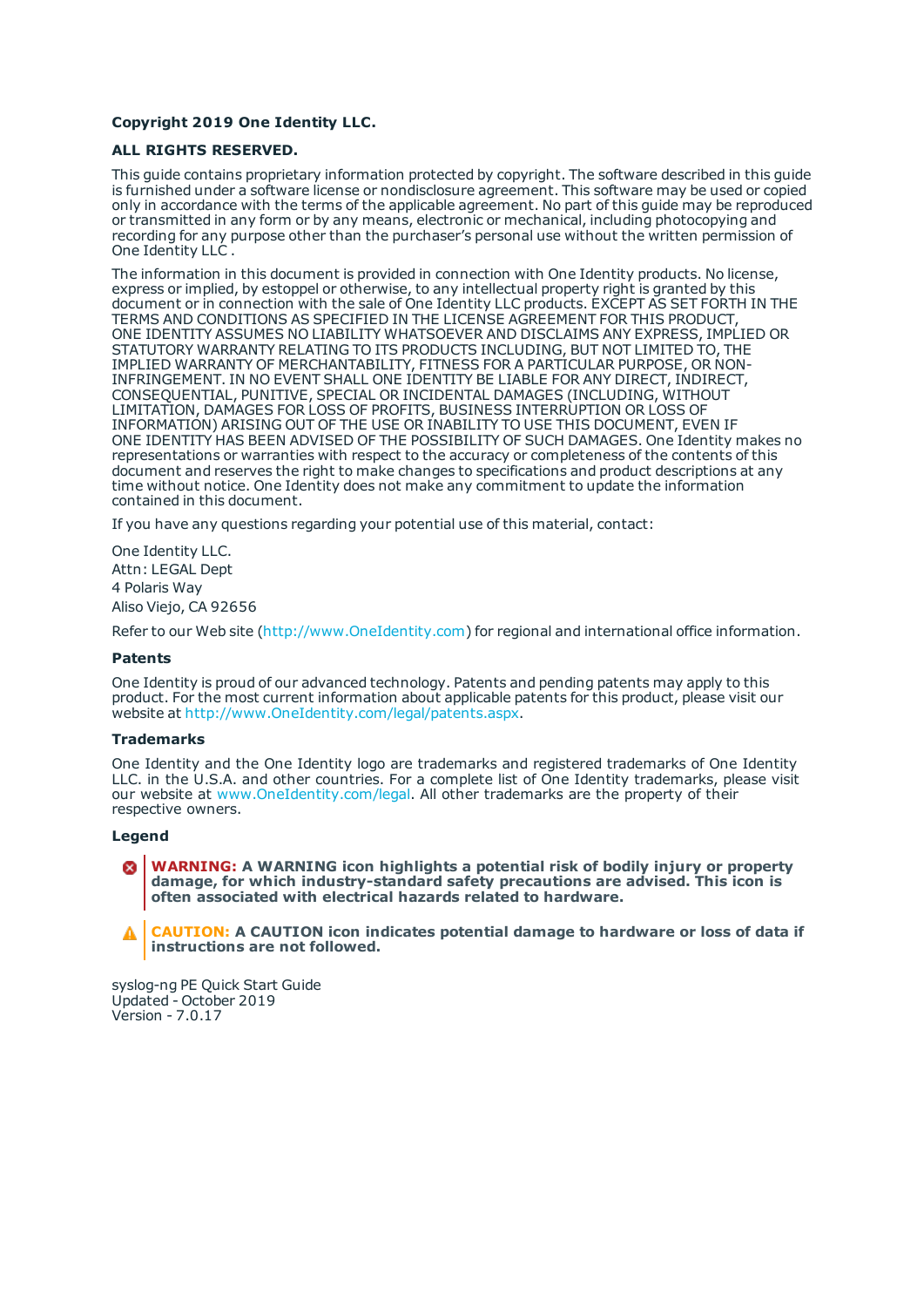### **Contents**

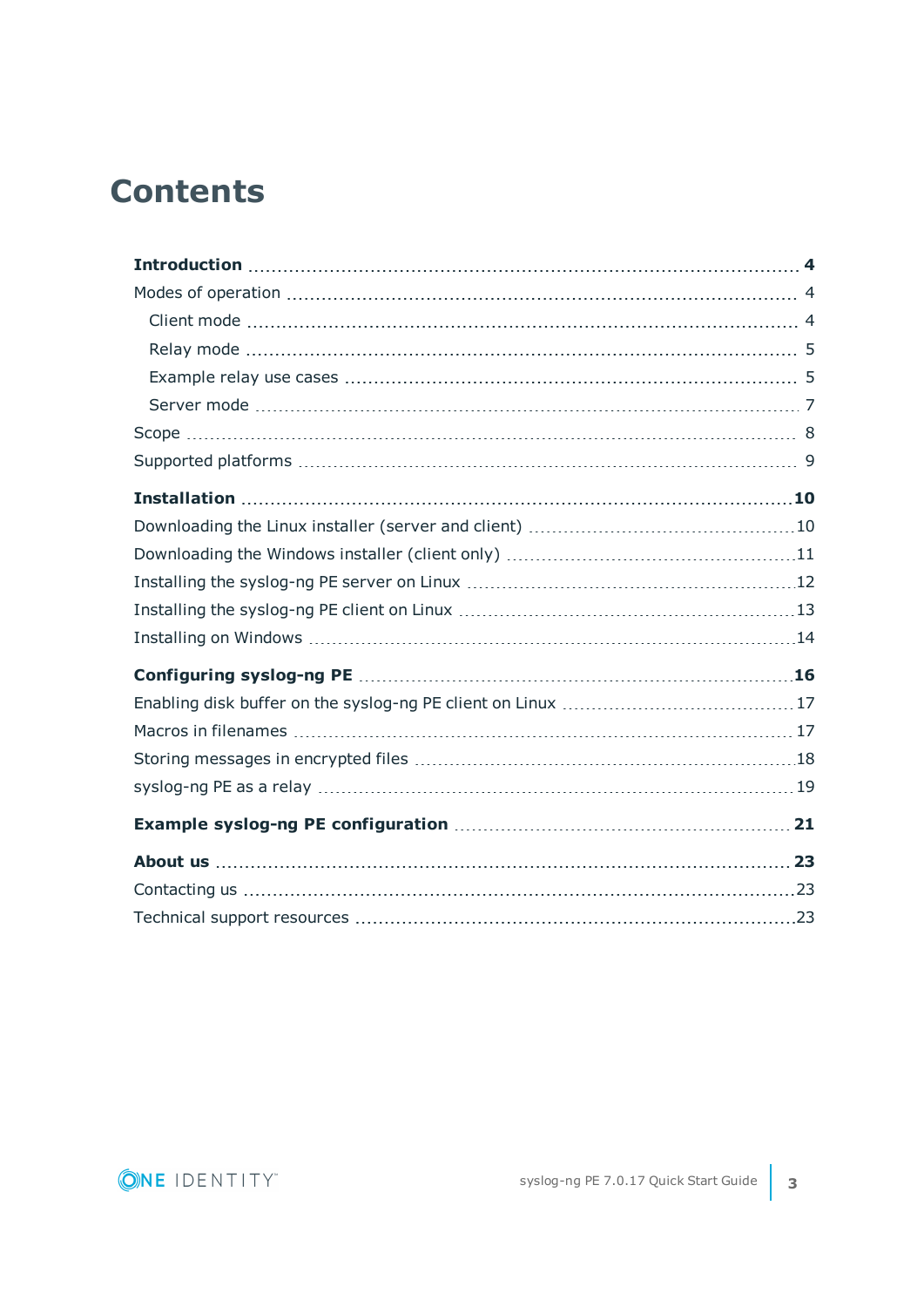## **Introduction**

<span id="page-3-0"></span>The syslog-ng application is a flexible and highly scalable system logging application that is ideal for creating centralized and trusted logging solutions.

Typically, syslog-ng is used to manage log messages and implement centralized logging, where the aim is to collect the log messages of several devices on a single, central log server. The different devices — called syslog-ng clients — all run syslog-ng, and collect the log messages from the various applications, files, and other sources. The clients send all important log messages to the remote syslog-ng server, which sorts and stores them.

### <span id="page-3-1"></span>**Modes of operation**

The syslog-ng Premium Edition application has three distinct operation scenarios: *Client*, *Server*, and *Relay*. The syslog-ng PE application running on a host determines the mode of operation automatically based on the license and the configuration file.

### <span id="page-3-2"></span>**Client mode**





**4**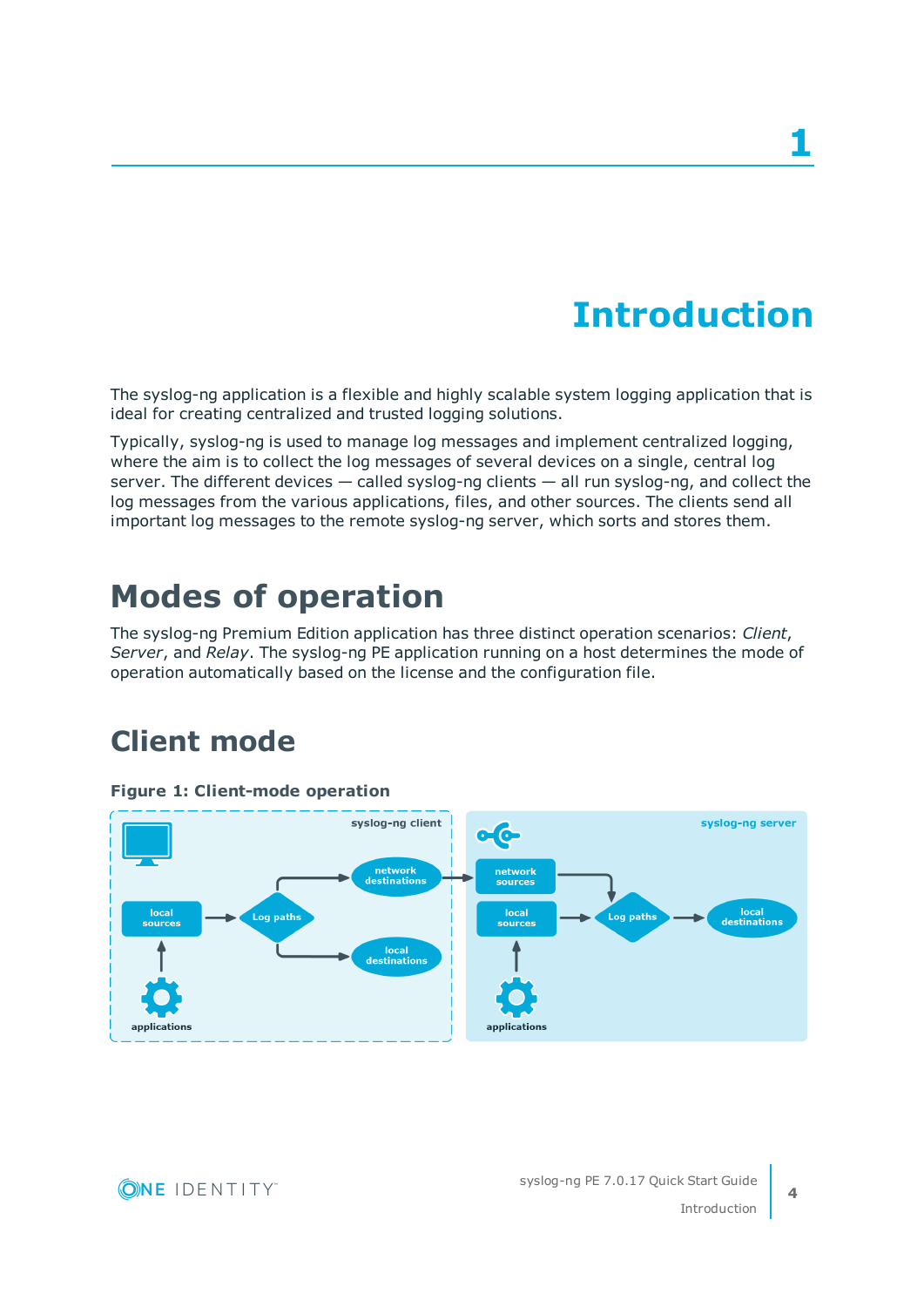In client mode, syslog-ng collects the local logs generated by the host and forwards them through a network connection to the central syslog-ng server or to a relay. Clients often also log the messages locally into files.

<span id="page-4-0"></span>No license file is required to run syslog-ng in client mode.

### **Relay mode**



In relay mode, syslog-ng receives logs through the network from syslog-ng clients and forwards them to the central syslog-ng server using a network connection. Relays also log the messages from the relay host into a local file, or forward these messages to the central syslog-ng server.

You cannot use the following destinations in relay mode: elasticsearch2(), hdfs(), kafka(), mongodb(), pipe(), smtp(), sql() and stackdriver(). The file() and logstore() destinations work only for local messages that are generated on the relay.

<span id="page-4-1"></span>No license file is required to run syslog-ng in relay mode.

### **Example relay use cases**

The relay collects log messages through the network and after processing, but without writing them on the disk for storage, forwards them to one or more remote destinations.

You can use a relay for many different use cases as described in the examples below.

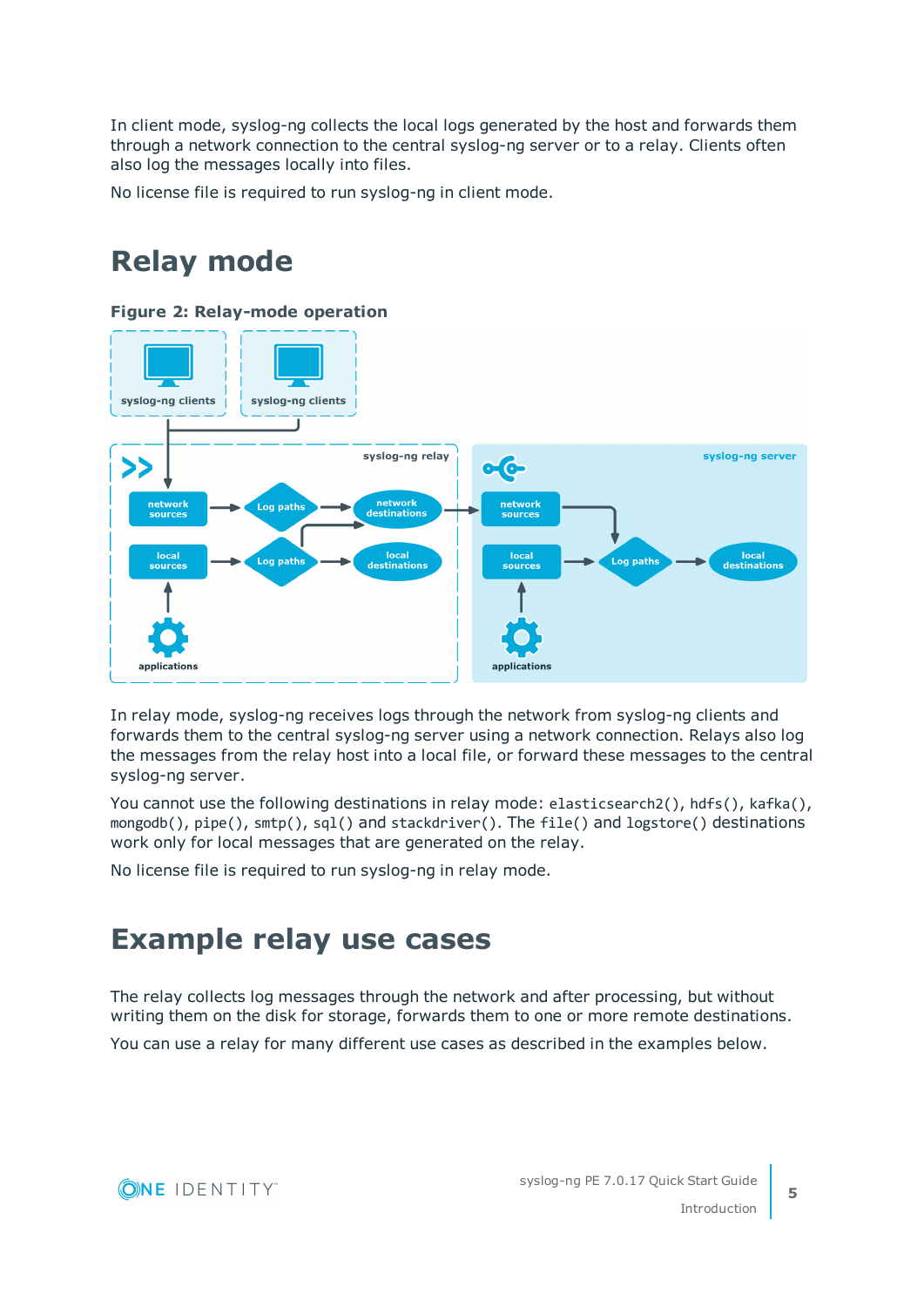#### **UDP-only source devices**

Most network devices send log messages over UDP. However, UDP does not guarantee that all packets are delivered, which makes UDP unreliable.

To ensure at least a best effort level of reliability, One Identity recommends that you deploy a relay on the network, close to the source devices. With the most reliable hops between the source and the relay, you can minimize the risk of losing UDP packets. Once the packet arrives at the relay, [syslog-ng](https://syslog-ng.com/blog/upgrading-from-syslog-ng-open-source-to-premium-edition/) PE ensures that the messages are delivered to the central server in a reliable manner, based on TCP/TLS and Advanced Log Transfer Protocol (ALTP).

#### **Too many source devices**

Depending on the hardware and configuration, an average syslog-ng instance can usually handle the following number of concurrent connections:

- If the maximum message rate is lower than 200,000 messages per second:
	- maximum ca. 5,000 TCP connections
	- maximum ca. 1,000 TLS connections
	- maximum ca. 1,000 ALTP connections
- If the message rate is higher than 200,000 messages per second, contact One Identity.

If you have more source devices, you must deploy a relay machine at least per 5,000 sources and batch up all the logs into a single TCP connection that connects the relay to the server. If TLS or ALTP is used, deploy relays per 1,000 source devices.

#### **Collecting logs from remote sites (especially over public WAN)**

If you need to collect log messages from geographically remote sites or over public WAN, One Identity recommends that you install at least a relay node per each remote site. The relay can be the last outgoing hop for all the messages of the remote site, which has several benefits:

- **Maintenance**: You only need to change the configuration of the relay if you want to re-route the logs of some or all sources of the remote site. Also you do not need to change each source's configuration one by one.
- **. Security**: If you trust your internal network, it is not necessary to hold encrypted connections within the LAN of the remote site as the messages can get to the relay without encryption. Messages must be sent in an encrypted way over the public WAN, and it is enough to hold only a single TCP/TLS connection between the sites, that is, between the remote relay and the central server. This eliminates the wasting of resources as holding several TLS connections directly from the clients is more costly than holding a single connection from the relay.
- **Reliability**: You can set up a main disk-buffer on the relay. The main disk-buffer is only responsible for buffering all the logs of the remote site if the central syslog-ng PE server is temporarily unavailable. It is easier to maintain this single main diskbuffer instead of setting disk-buffers on individual client machines.

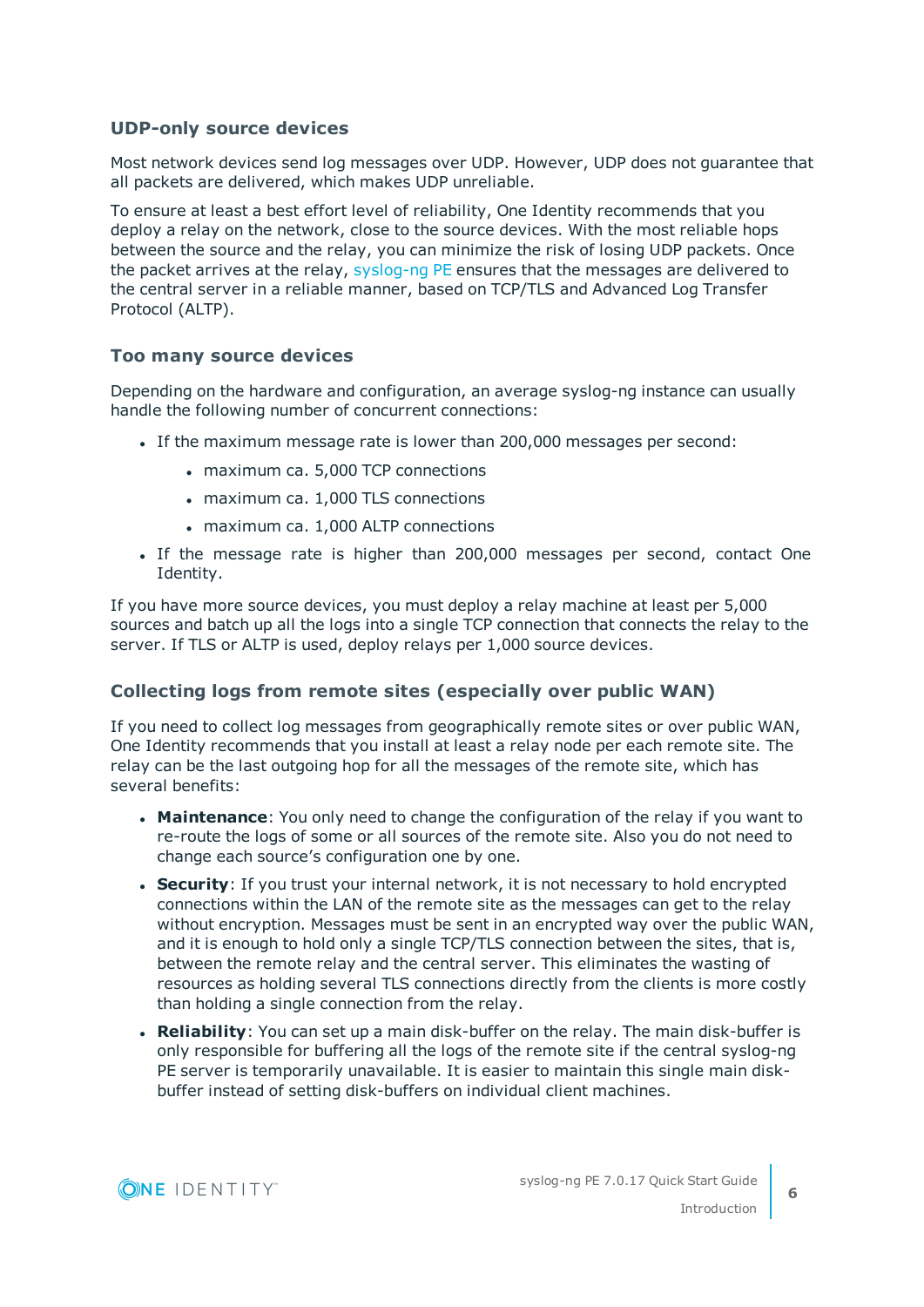#### **Separation, distribution, and balancing of message processing tasks**

Most Linux applications have their own human readable, but difficult to handle, log messages. Without parsing and normalization it is difficult to alert and report on these log messages. Many syslog-ng users use the message parsing tools of syslog-ng to normalize their different log messages. Just like normalization, filtering can also be resource-heavy, depending on what the filtering is based on. In this case, it might be inefficient to perform all the message processing tasks on the server as it can result in decreased overall performance.

It is a typical setup to deploy relays in front of the central server operating as a receiver front-end. Most resource-heavy tasks, for example, parsing, filtering, and so on, are performed on this receiver layer. As all resource-heavy tasks are performed on the relay, the central server behind it only needs to get the messages from the relay and write them into the final text-based or tamper-proof (logstore) format. Since you can run several relays, you can balance the resource-heavy tasks between more relays, and a single server behind the relays can still be fast enough to write all the messages on the disk.

Acting as a relay also depends on the functionality. A relay does not have to be a dedicated relay machine at all. For log collection, it can be one of the clients with a relay configuration. Note that in a robust log collection infrastructure, the relays have their own purpose, and One Identity recommends running dedicated relay machines.

You can run several parallel relays to ensure horizontal redundancy. For example, if each of the relays has the same configuration, when one relay goes down another relay can take over the processing. Distribution of the logs can be done by the built-in client-side failover functionality and also by a general load balancer. The load balancer is also used to serve N+1 redundant relay deployments. In this case, switching from one relay to another relay is done when there is an outage but also for real load balancing purposes.

#### **What syslog-ng relays are not good for**

The purpose of the relay is to buffer the logs for short term, for example, a few minutes or a few hours long outages (depending on the log volume). It is not designed to buffer logs generated by the sources during a very long server or connection outage, for example, up to a few days long.

If you expect extended outages, One Identity recommends that you deploy servers instead of relays. There are many deployments where long term storage and archiving are performed on the central syslog-ng server, but relays also do short-term log storage. From the syslog-ng PE point of view, these are servers, and thus need separate server licenses.

### <span id="page-6-0"></span>**Server mode**

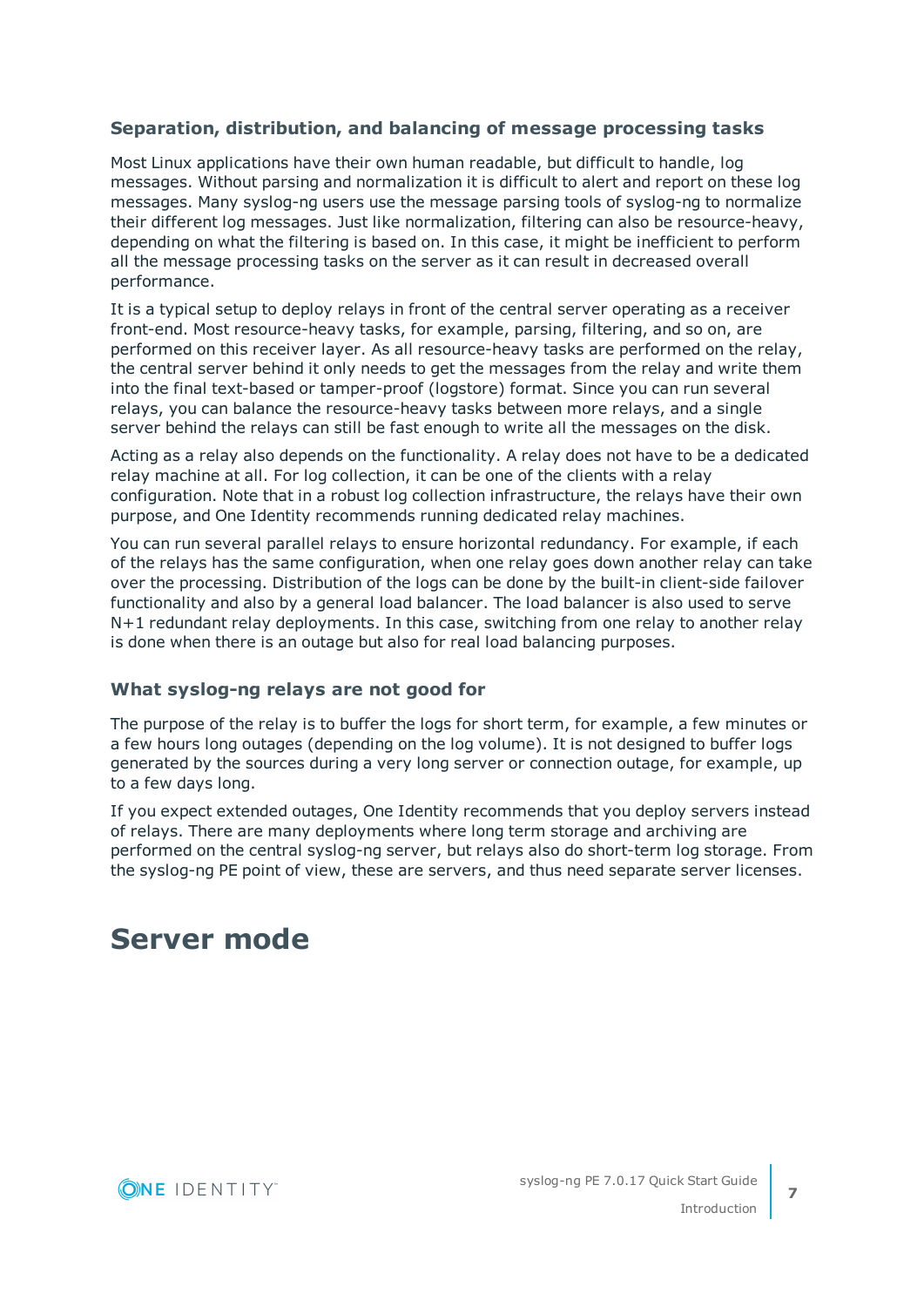**Figure 3: Server-mode operation**



In server mode, syslog-ng acts as a central log-collecting server. It receives messages from syslog-ng clients and relays over the network, and stores them locally in files, or passes them to other applications, for example, log analyzers.

Running syslog-ng Premium Edition in server mode requires a license file. The license determines how many individual hosts can connect to the server. For details on how syslog-ng PE calculates the number of hosts, see Licensing.

### <span id="page-7-0"></span>**Scope**

This guide contains instructions for setting up syslog-ng Premium Edition (PE) for evaluation. It covers server installation in Linux, and client installation on Linux and Windows.

In addition, basic configuration options are provided for disk buffering, reliable transfer protocol, macros in filenames, storing messages in encrypted files, and configuring syslogng to act as a relay.

This guide is intended as a quick introduction. For evaluating syslog-ng PE in scenarios which exceed the single client-to-server complexity (including, but not limited to usage in domain hosts, complex networks, productive environments, and load testing), refer to [Administration](https://support.oneidentity.com/technical-documents/syslog-ng-premium-edition/7.0.17/administration-guide/) Guide.

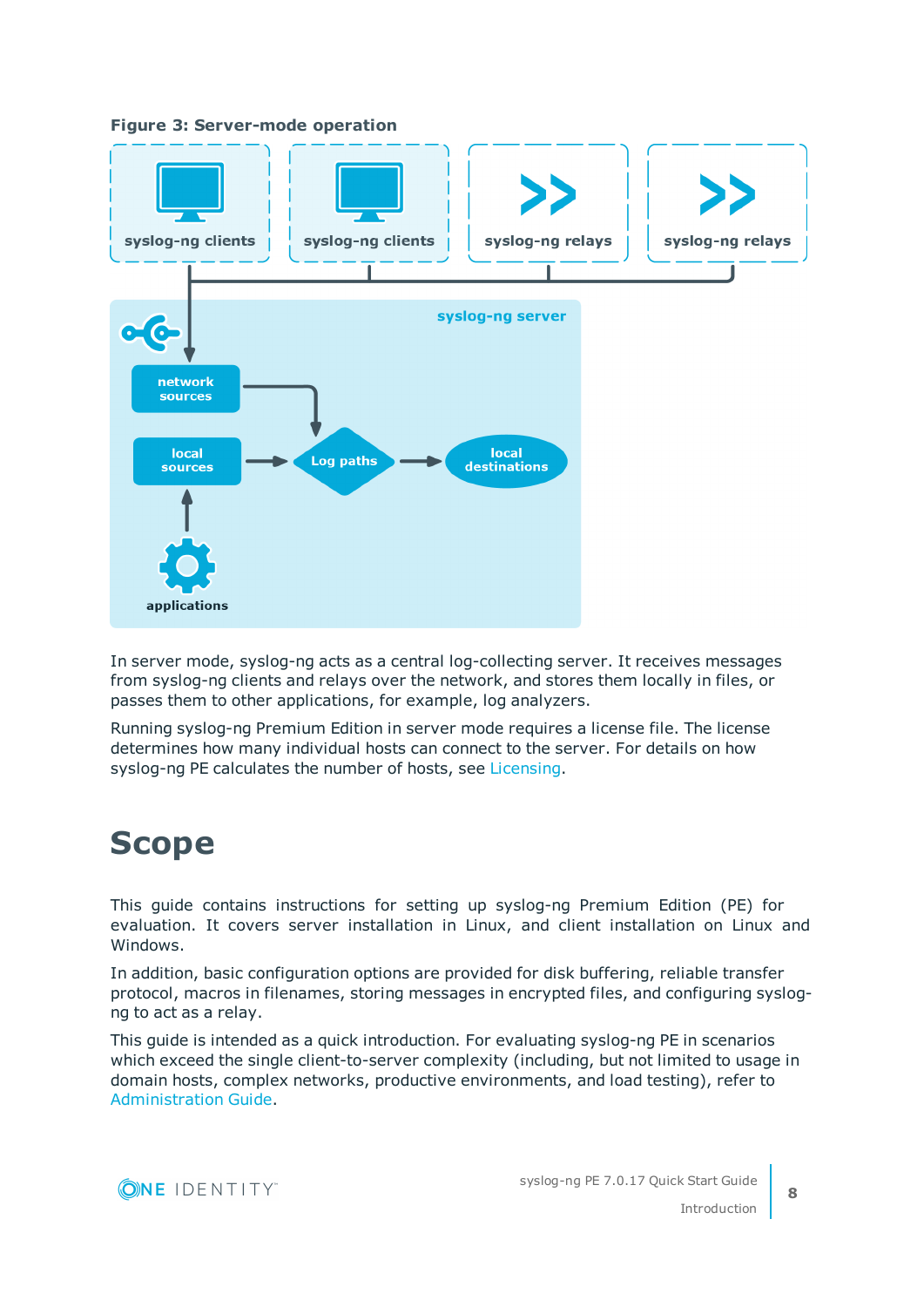## <span id="page-8-0"></span>**Supported platforms**

#### The list of [supported](https://syslog-ng.com/log-management-software/supported-platforms) platforms is available here.

For Windows, the syslog-ng Agent for Windows application is available for all Windows releases starting with Windows XP, including the 64-bit versions of the operating system.

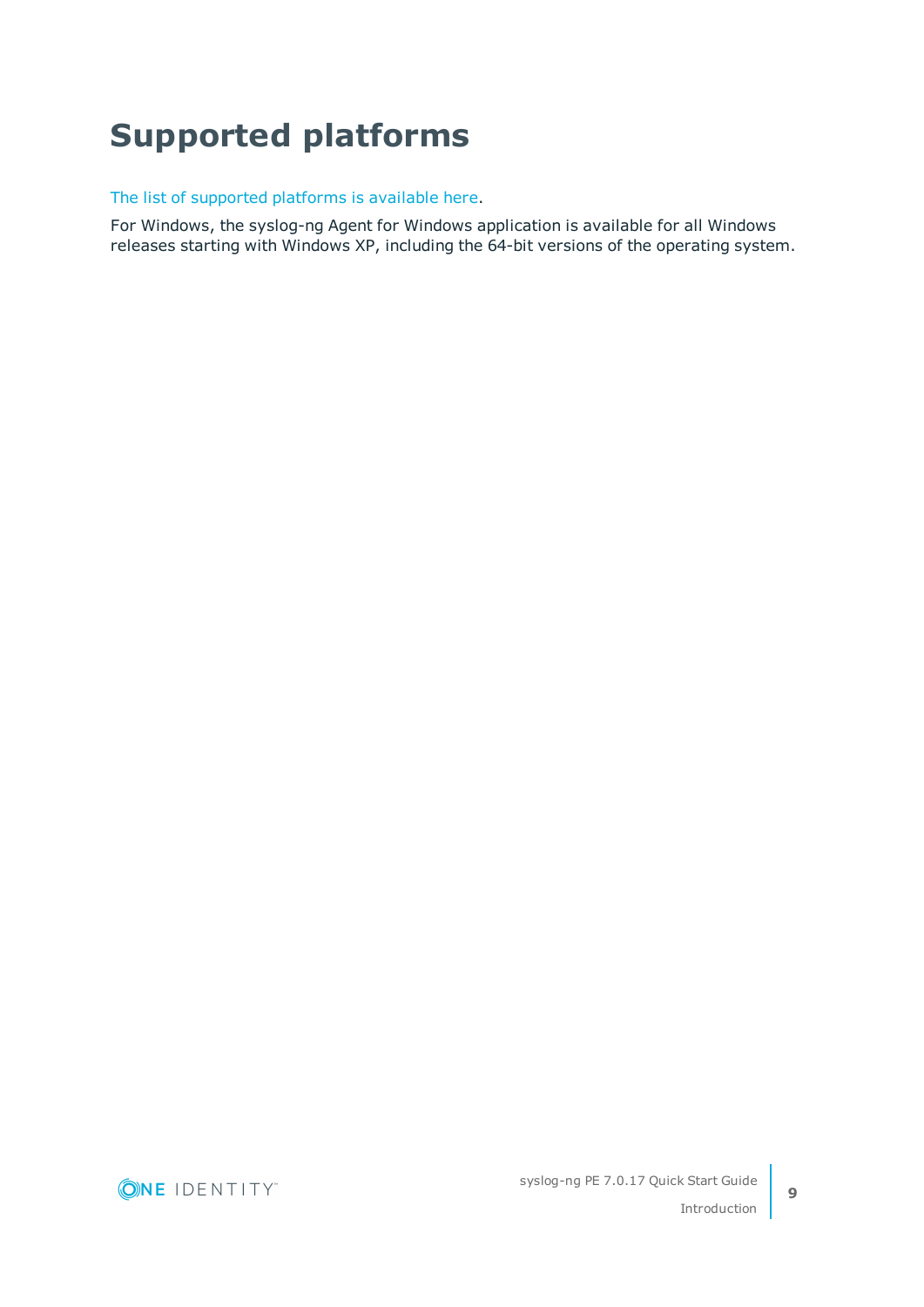## **Installation**

<span id="page-9-0"></span>[Downloading](#page-9-1) the Linux installer (server and client) [Downloading](#page-10-0) the Windows installer (client only) Installing the [syslog-ng](#page-11-0) PE server on Linux Installing the [syslog-ng](#page-12-0) PE client on Linux [Installing](#page-13-0) on Windows

### <span id="page-9-1"></span>**Downloading the Linux installer (server and client)**

The following describes how to obtain the syslog-ng Premium Edition installer from MyBalabit.

#### **Prerequisites:**

The installers are available at the [Downloads](https://support.oneidentity.com/my-downloads) page. In addition to the installers, a [valid](https://my.balabit.com/) [license](https://my.balabit.com/) is required to install the syslog-ng PE server. Contact your sales representative for access and license files.

#### *To obtain the syslog-ng Premium Edition installer*

- 1. Navigate to **DOWNLOAD > SYSLOG-NG PREMIUM EDITION**.
- 2. Choose the latest available version (6.0.3 is used as an example):
	- <sup>l</sup> *Release:* 6 LTS
	- <sup>l</sup> *Component:* syslog-ng Premium Edition
	- <sup>l</sup> *Revision:* 6.0.3
	- <sup>l</sup> *Platform:* Linux glibc2.3.6
- 3. Click **linux glibc2.3.6 amd64** to download syslog-ng-premium-edition-6.0.3-linuxglibc2.3.6-amd64.run.

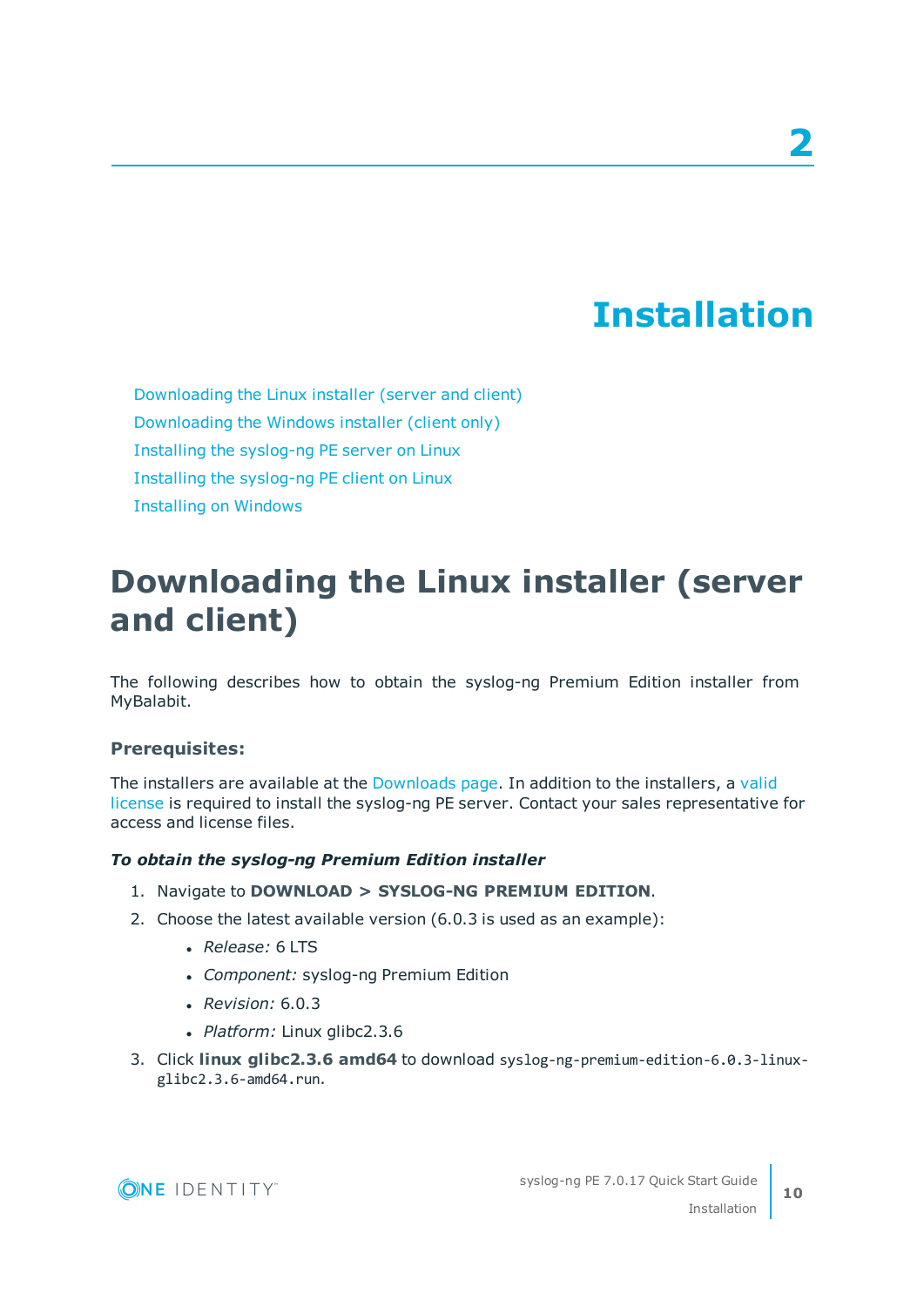The binaries include all required libraries and dependencies of syslog-ng. These components are installed in the /opt/syslog-ng directory.

The installer can reuse existing configuration and license files, and also generate a simple configuration during the installation process. The syslog-ng.conf file is generated into the /opt/syslog-ng/etc/ directory during the installatino process. If you want to reuse an existing syslog-ng.conf configuration file, the installer will search for it under this directory as well.

NOTE:

Existing syslog implementations on Linux systems are replaced during installation.

## <span id="page-10-0"></span>**Downloading the Windows installer (client only)**

The following describes how to obtain the syslog-ng Agent for Windows installer from the [syslog-ng](https://support.oneidentity.com/syslog-ng-premium-edition/) PE product page on the Support Portal.

#### **Prerequisites:**

The installers are available through the [syslog-ng](https://support.oneidentity.com/syslog-ng-premium-edition/) PE product page on the Support Portal. In addition to the installers, a valid [license](https://support.oneidentity.com/my-account/licensing) is required to install the syslog-ng PE server. Contact your sales representative for access and license files.

#### *To obtain the syslog-ng Agent for Windows installer from the [syslog-ng](https://support.oneidentity.com/syslog-ng-premium-edition/) PE product page on the [Support](https://support.oneidentity.com/syslog-ng-premium-edition/) Portal*

- 1. Navigate to the [Downloads](https://support.oneidentity.com/my-downloads) page page.
- 2. Choose the latest available version (6.0.3 is used as an example):
	- <sup>l</sup> *Release:* 6 LTS
	- <sup>l</sup> *Component:* syslog-ng Agent for Windows
	- <sup>l</sup> *Revision:* 6.0.3
	- <sup>l</sup> *Platform:* Windows 2012
- 3. Select **syslog-ng Agent with MMC snapin (setup) 64/32bit**
- 4. Download syslog-ng-agent-6.0.3-setup.exe

Regardless of the path name, the installer contains both the 32-bit and the 64 bit binaries.

#### 5. **Installing the .NET framework**

The installer requires Microsoft .NET framework version 3.5 or 4.0. For further details, see The syslog-ng Agent for Windows [Administration](https://syslog-ng.com/documents/html/syslog-ng-pe-6.0-guides/en/syslog-ng-windows-agent-guide-admin/html/windows-install-standalone.html) Guide.

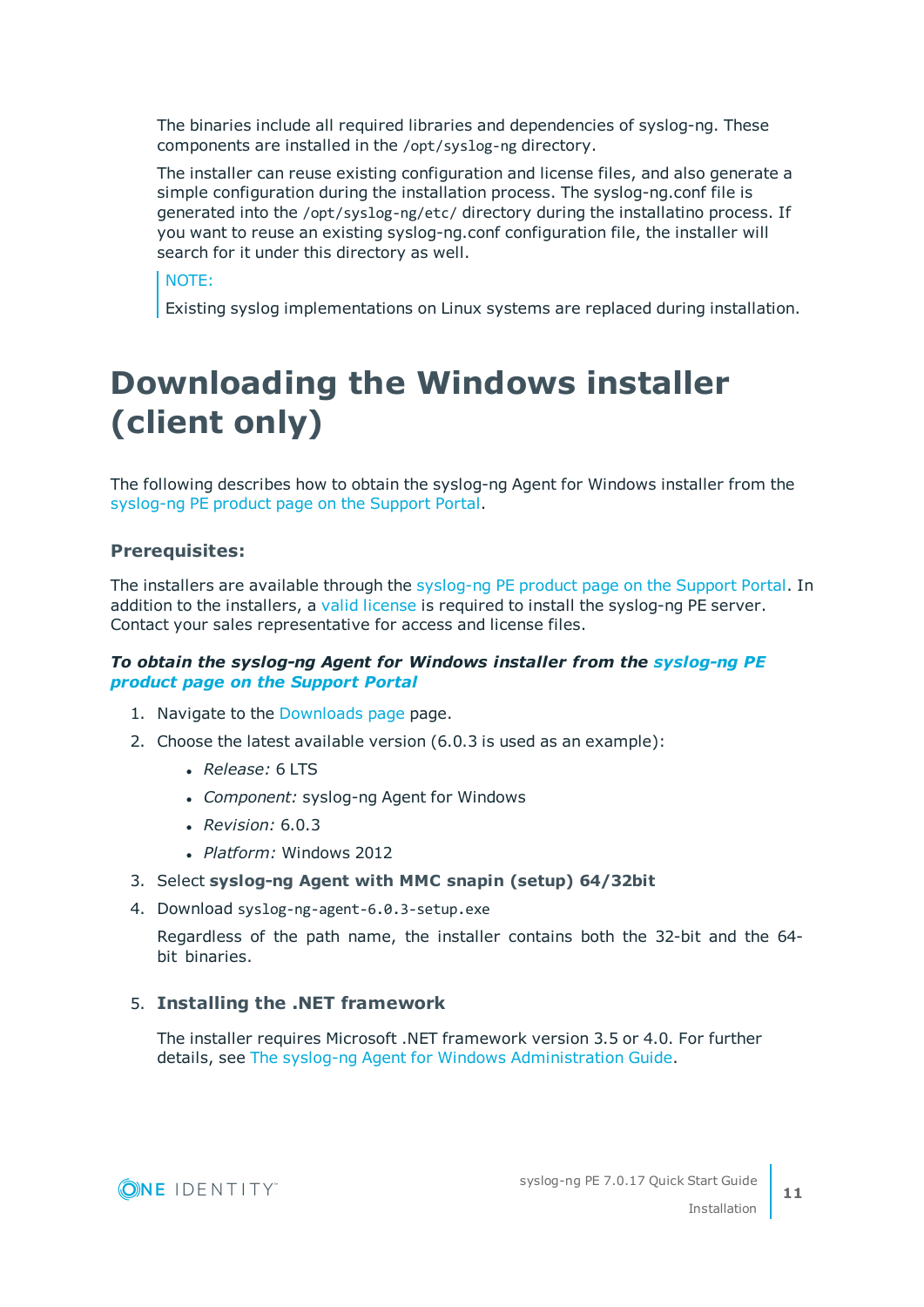## <span id="page-11-0"></span>**Installing the syslog-ng PE server on Linux**

The following describes how to install syslog-ng Premium Edition in server mode.

#### **Prerequisites:**

Running syslog-ng Premium Edition in server mode requires a license file. The license determines how many individual hosts can connect to the server. You can obtain the license from your sales representative.

#### *To install syslog-ng Premium Edition in server mode*

- 1. Copy the installer and license.txt file to the server.
- 2. Execute the following command as root:

sh syslog-ng-premium-edition-6.0.3-linux-glibc2.3.6-amd64.run

- 3. Select **Continue** on the Welcome screen, and accept the EULA.
- 4. Verify that the system summary is correct.

If false information is displayed, your platform might not be supported. Abort installation, and if necessary, contact One Identity for support.

- 5. Keep the default installation path and register your installation. Existing syslog implementations on the system are replaced.
- 6. Provide the full path to the license file (license.txt).
- 7. The installer generates a very basic configuration file during the installation process. Provide the following answers for the following questions:

| Question                                                                                                                                       | <b>Answer</b> |
|------------------------------------------------------------------------------------------------------------------------------------------------|---------------|
| Remote source: Do you want to receive log messages from the network?                                                                           | Yes           |
| Remote destination: To forward your log messages to a remote server,<br>enter the address of the server and select OK. Otherwise, select Skip. | Skip          |

#### **Expected outcome**

The installer stops the previously installed syslog implementation, and starts the syslog-ng PE server.

8. *Validating the installation*

Test local logging:

a. Issue the following commands as root:

logger test message



Installation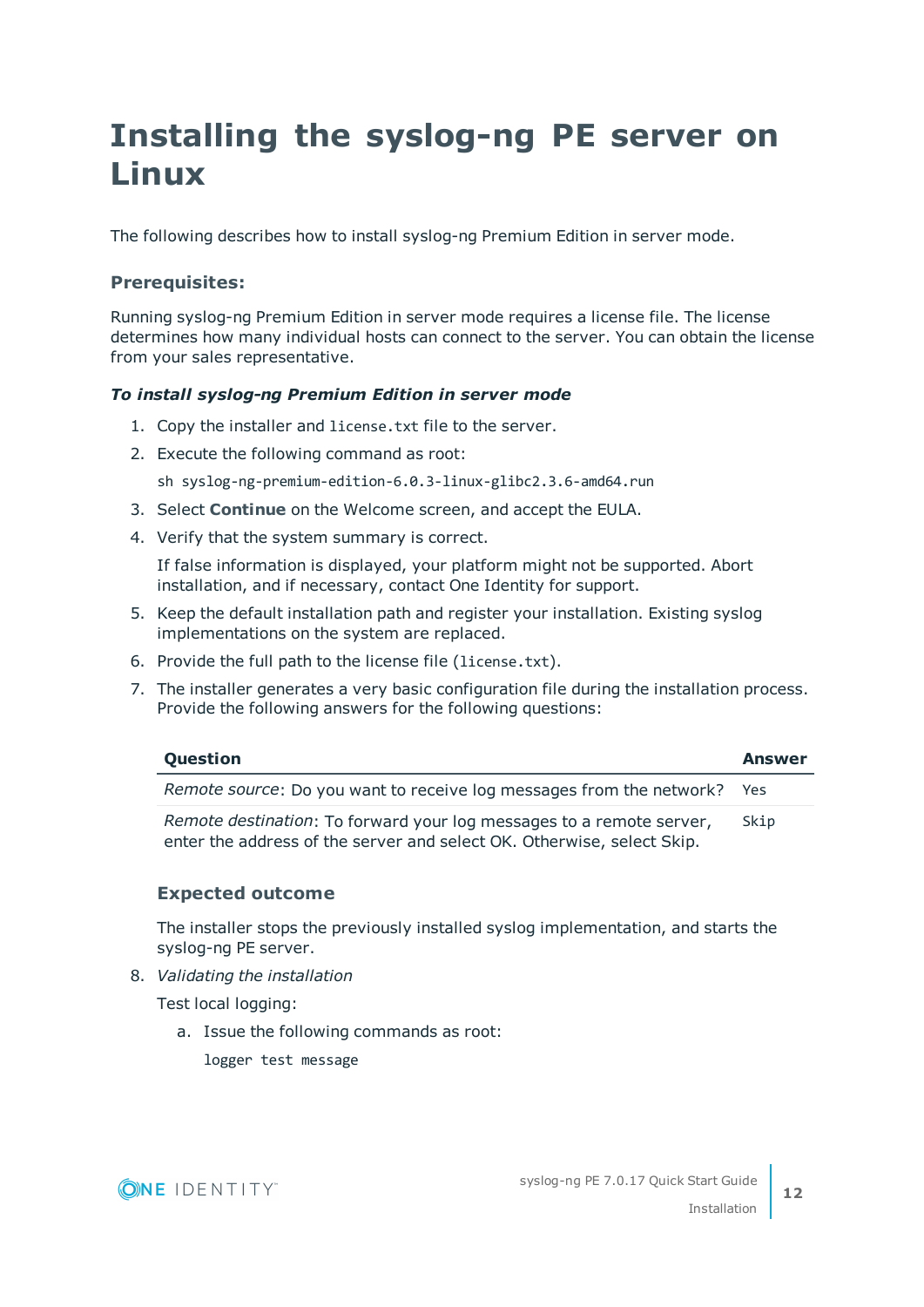b. Verify local log with the following command: tail /var/log/messages

#### **Expected outcome**

The test message line is displayed in the log.

### <span id="page-12-0"></span>**Installing the syslog-ng PE client on Linux**

The following describes how to install syslog-ng Premium Edition in client mode.

#### **Prerequisites:**

No license file is required to run syslog-ng PE in client mode.

#### *To install syslog-ng Premium Edition in client mode*

- 1. Execute the following command as root:
	- sh syslog-ng-premium-edition-6.0.3-linux-glibc2.3.6-amd64.run
- 2. Select Continue on the Welcome screen, and accept the EULA.
- 3. Verify that the system summary is correct.

If false information is displayed, your platform might not be supported. Abort installation, and if necessary, contact One Identity for support.

- 4. Keep the default installation path and register your installation. Existing syslog implementations on the system are replaced.
- 5. The installer generates a very basic configuration file during the installation process. Provide the following answers for the following questions:

| Question                                                                                                                                          | Answer                                                                                |
|---------------------------------------------------------------------------------------------------------------------------------------------------|---------------------------------------------------------------------------------------|
| <i>Remote source:</i> Do you want to receive log messages from<br>the network?                                                                    | No                                                                                    |
| Remote destination: To forward your log messages to a<br>remote server, enter the address of the server and select<br>OK. Otherwise, select Skip. | $\langle TP\text{-}address\text{-}of\text{-}$<br>destination-syslog-<br>ng PE-server> |

#### **Expected outcome**

The installer stops the previously installed syslog implementation, and starts the syslog-ng PE server.

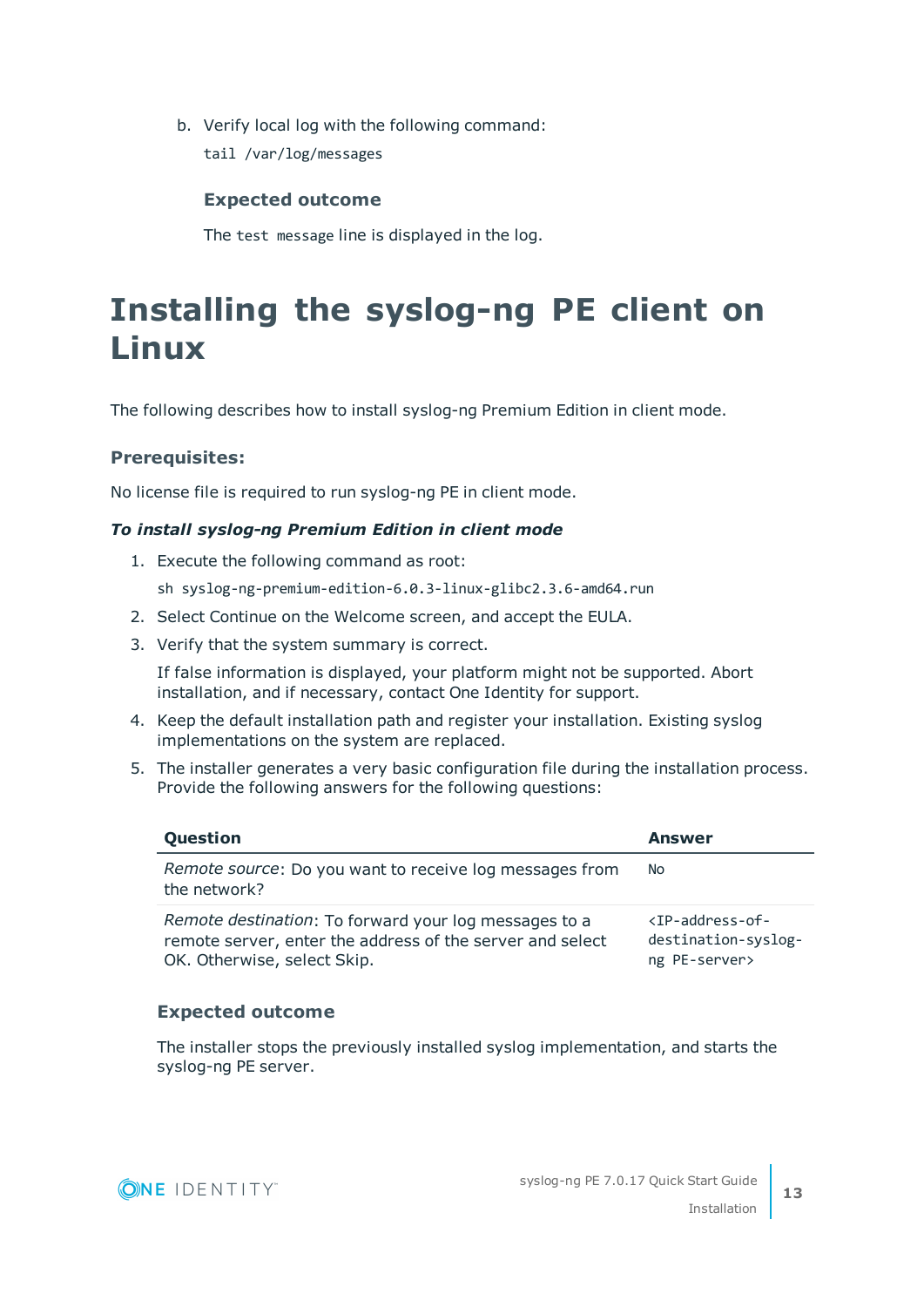- 6. *Validating the installation*
	- a. Test local logging. Issue the following commands as root: logger test message
	- b. Verify local log with the following command: tail /var/log/messages

#### **Expected outcome**

The test message line is displayed in the log.

- c. Test remote logging. On the client machine, enter the following command: logger remote test message
- d. Verify the server log. On the syslog-ng PE server, enter:

tail /var/log/messages

#### **Expected outcome**

The host name of the client machine and the message text remote test message is displayed in the log.

#### **Troubleshooting**

If messages are not forwarded from the client to the server, check if port 514 is blocked by a firewall (protected by default on most Linux servers).

### <span id="page-13-0"></span>**Installing on Windows**

The following instructions describe the standalone installation, which is configured locally. For more advanced installation options (using domain group policies, installing by group policy), refer to The syslog-ng Agent for Windows [Administrator](https://syslog-ng.com/documents/html/syslog-ng-pe-6.0-guides/en/syslog-ng-windows-agent-guide-admin/html/index.html) Guide.

- 1. Execute the downloaded binary.
- 2. Accept the EULA.
- 3. Select the destination folder for syslog-ng Agent for Windows.
- 4. Choose **Stand alone mode**.
- 5. The installer generates a simple configuration. Enter the destination IP of the syslogng PE server:
	- a. Select **Destinations**
	- b. Double-click **Add new server**
	- c. Enter the server's IP address

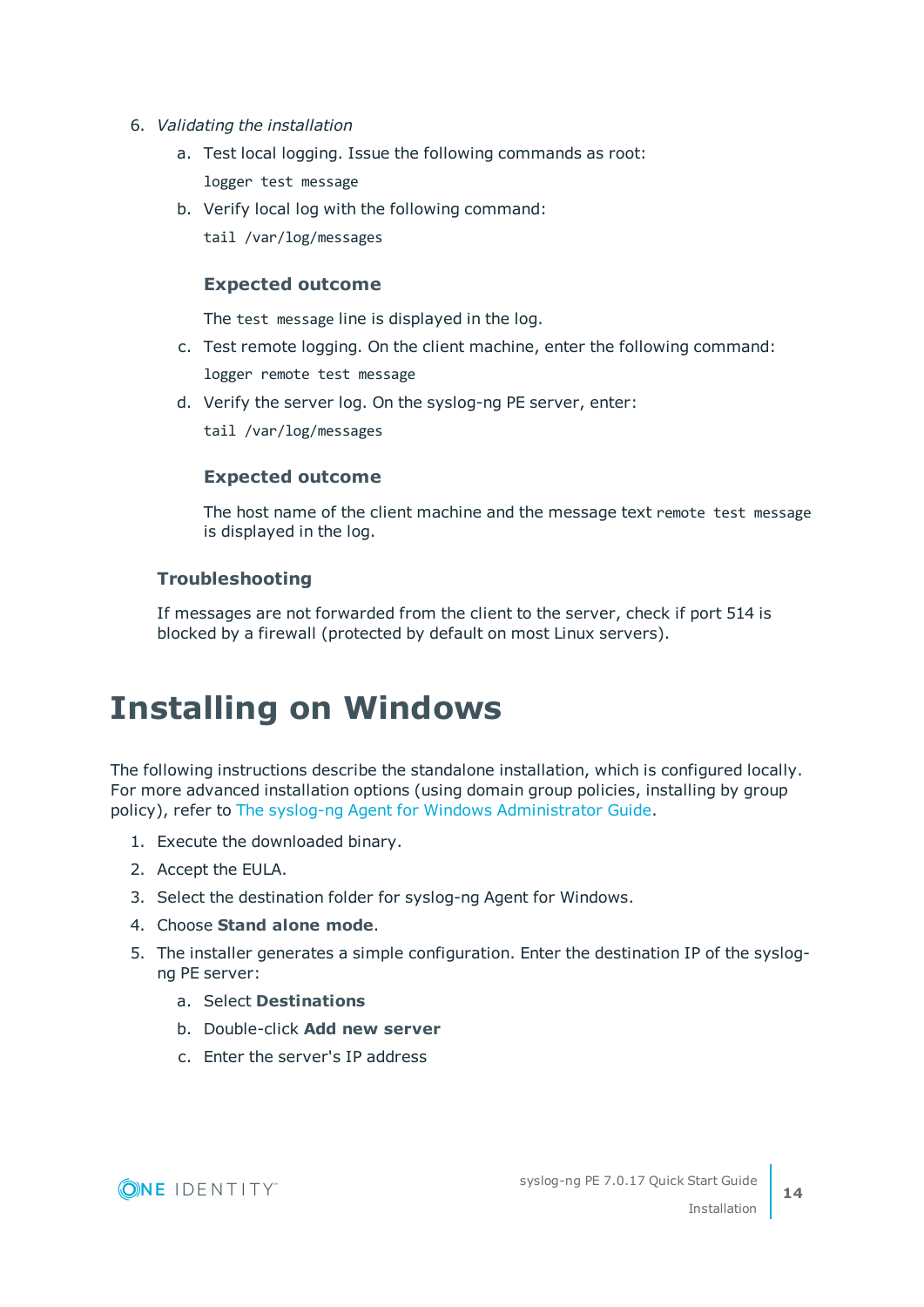- d. Change the port number to 601
- e. Click **OK**
- 6. Close the configuration window to finish installation.
- 7. *Validating the installation*

Test remote logging:

- a. Log out and back in on the Windows client
- b. Verify the server log. On the syslog-ng PE server, enter the following command:

tail /var/log/messages

#### **Expected outcome**

The logout and login events are displayed in the log.

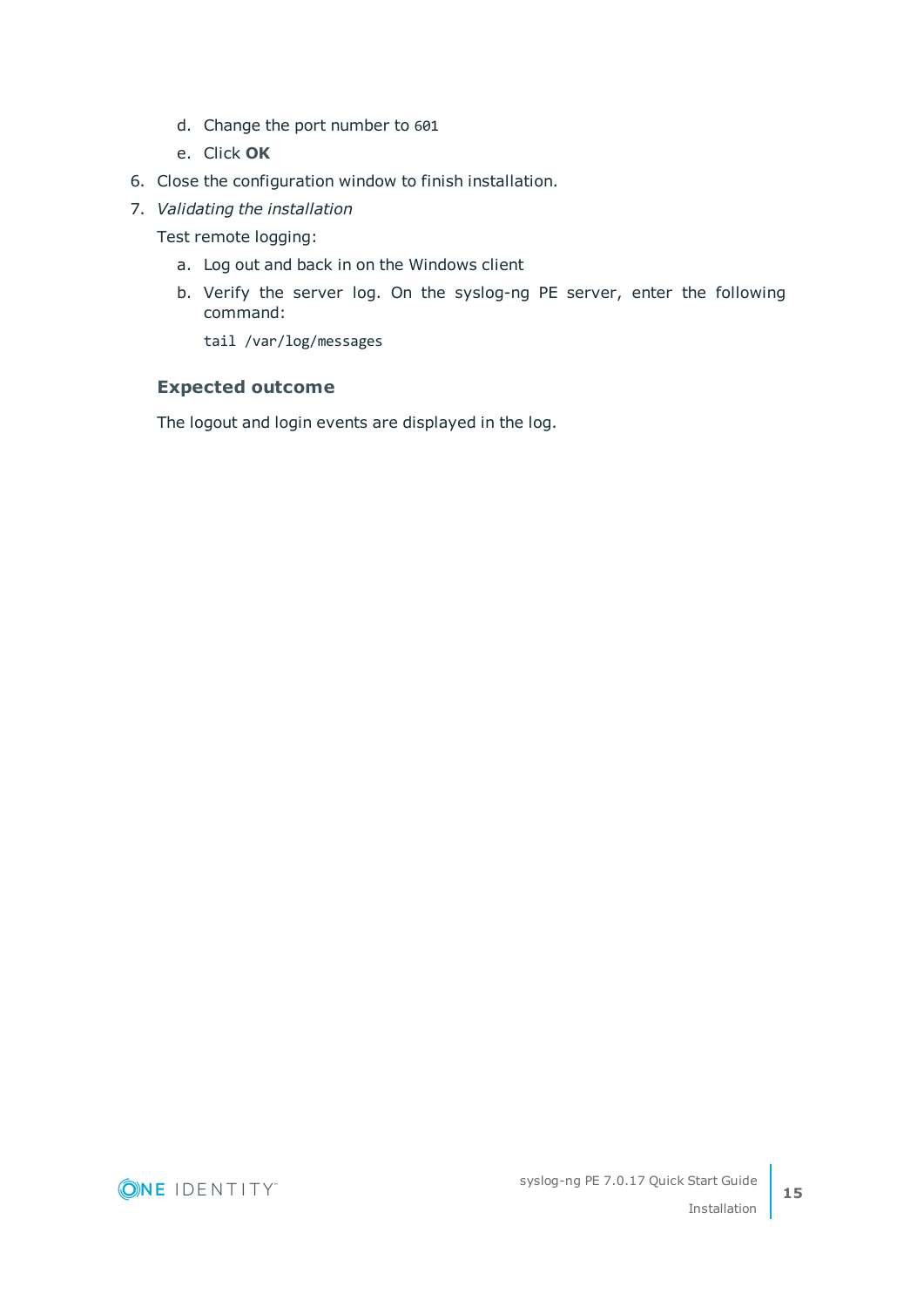# **Configuring syslog-ng PE**

<span id="page-15-0"></span>The syslog-ng application reads incoming messages and forwards them to the selected *destinations*. The syslog-ng application can receive messages from files, remote hosts, and other *sources*.

Log messages enter syslog-ng in one of the defined sources, and are sent to one or more *destinations*.

Sources and destinations are independent objects: *log paths* define what syslog-ng does with a message, connecting the sources to the destinations. A log path consists of one or more sources and one or more destinations, messages arriving from a source are sent to every destination listed in the log path. A log path defined in syslog-ng is called a *log statement*.

There are many other optional elements, like filters, parsers, etc., but in this guide we focus on a core syslog-ng feature: reliable logging.

#### **Advanced Log Transfer Protocol**

The syslog-ng PE application can send and receive log messages in a reliable way over the TCP transport layer using the Advanced Log Transfer Protocol (ALTP). ALTP is a proprietary transport protocol that prevents message loss during connection breaks. The transport is used between syslog-ng PE hosts (for example, a client and a server, or a client-relay-server), and interoperates with the mechanisms of syslog-ng PE's flow-control and the reliable disk-buffer option, thus providing the best way to prevent message loss. The sender detects which messages the receiver has successfully received. If messages are lost during the transfer, the sender resends the missing messages, starting from the last successfully received message. Therefore, messages are not duplicated at the receiving end in case of a connection break (however, in failover mode, this is not completely ensured).

ALTP also allows for encrypted and non-encrypted connections to be received on the same port, using a single source driver.

To make ALTP work, you have to enable it on the server and on all participating clients as well. In the following example, a minimum working configuration is provided. For additional options, including TLS configuration, refer to ["Advanced](https://support.oneidentity.com/technical-documents/syslog-ng-premium-edition/7.0.17/administration-guide/) Log Transfer Protocol " in the [Administration](https://support.oneidentity.com/technical-documents/syslog-ng-premium-edition/7.0.17/administration-guide/) Guide.

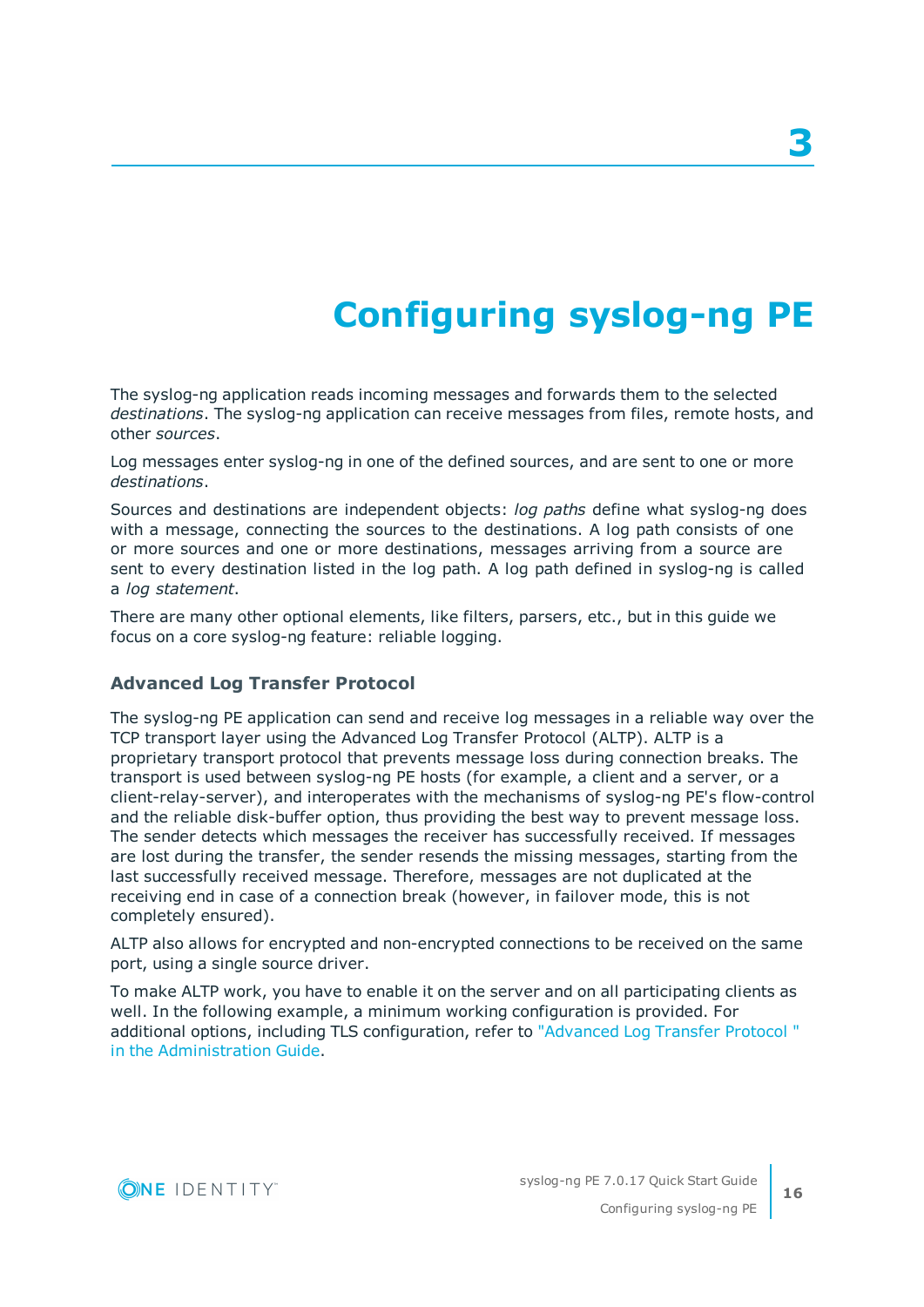### <span id="page-16-0"></span>**Enabling disk buffer on the syslog-ng PE client on Linux**

The Premium Edition of syslog-ng can store messages on the local hard disk if the central log server or the network connection to the server becomes unavailable. This feature is called the disk buffer and needs to be configured only on the client side.

#### NOTE:

The log messages on Windows come from files – either eventlog containers or custom log files – which are already stored on the hard disk, so the agent does not use additional disk buffering.

To enable disk buffering on the syslog-ng PE client on Linux, modify its configuration:

#### *To enable disk buffering on the syslog-ng PE client on Linux*

- 1. Open the /opt/syslog-ng/etc/syslog-ng.conf configuration file in a text editor.
- 2. Locate the line starting with destination d logserver.
- 3. Modify it to look like the following line:

```
destination d logserver {
      tcp("<PEServerIP>" disk-buffer(disk-buf-size(2000000)));
};
```
Replace <PEServerIP> with the hostname or IP address of the syslog-ng PE server.

For additional disk buffer options, refer to "network() [destination](https://support.oneidentity.com/technical-documents/syslog-ng-premium-edition/7.0.17/administration-guide/sending-and-storing-log-messages-�-destinations-and-destination-drivers/network-sending-messages-to-a-remote-log-server-using-the-rfc3164-protocol-network-driver/network-destination-options/) options" in the [Administration](https://support.oneidentity.com/technical-documents/syslog-ng-premium-edition/7.0.17/administration-guide/sending-and-storing-log-messages-�-destinations-and-destination-drivers/network-sending-messages-to-a-remote-log-server-using-the-rfc3164-protocol-network-driver/network-destination-options/) Guide.

<span id="page-16-1"></span>4. Save the configuration and restart syslog-ng.

### **Macros in filenames**

On servers where logs of many clients are retained for extended periods of time, log files are usually stored under a directory hierarchy. To help sort incoming log messages to such hierarchies, syslog-ng supports the use of macros. Depending on the needs of your organization, date, source host, or combined solutions can be used.

In the following example, the file destination on the server is modified to also write messages into a directory structure under /var/log, where the first level is the year, the second level is the week of the year, followed by a file name based on the sending host.

#### *To configure macros in filenames*

- 1. Open the /opt/syslog-ng/etc/syslog-ng.conf configuration file in a text editor.
- 2. Locate the line starting with destination d messages.

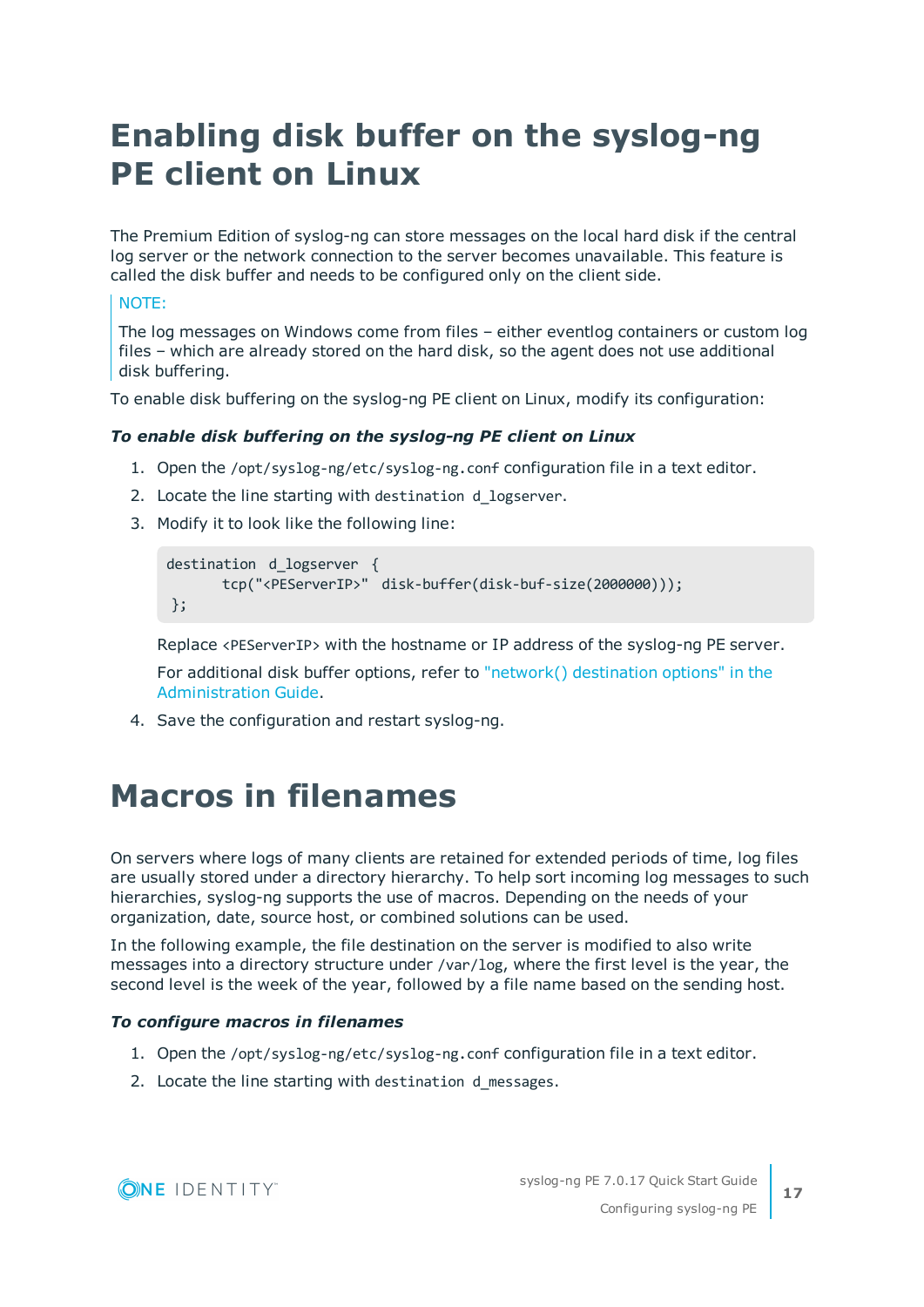3. Modify it to look like the following line:

```
destination d_messages {
      file("/var/log/messages");
      file("/var/log/$YEAR/$WEEK/$HOST-messages" create-dirs(yes));
};
```
4. Save the file and restart syslog-ng

#### NOTE:

Collecting to /var/log/messages is left there for your convenience, it can be safely removed. Even if the related configuration item is removed, the file stays there, but it is not updated anymore.

For more details on macros available in syslog-ng, refer to [Administration](https://support.oneidentity.com/technical-documents/syslog-ng-premium-edition/7.0.17/administration-guide/) Guide.

## <span id="page-17-0"></span>**Storing messages in encrypted files**

The syslog-ng PE application can store log messages securely in encrypted, compressed and timestamped binary files. Timestamps can be requested from an external Timestamping Authority (TSA).

Logstore files consist of individual chunks, every chunk can be encrypted, compressed, and timestamped separately. Chunks contain compressed log messages and header information needed for retrieving messages from the logstore file.

The syslog-ng PE application generates an SHA-1 hash for every chunk to verify the integrity of the chunk. The hashes of the chunks are chained together to prevent injecting chunks into the logstore file. The syslog-ng PE application can encrypt the logstore using various algorithms, using the aes128 encryption algorithm in CBC mode and the hmac-sha1 hashing (HMAC) algorithm as default.

In the following example, a simple logstore destination is added which stores logs with maximum compression.

#### *To store messages in encrypted files*

- 1. Open the /opt/syslog-ng/etc/syslog-ng.conf configuration file in a text editor
- 2. Locate the line starting with destination d messages
- 3. Add the following line right below:

```
destination d_logstore {
      logstore("/var/log/messages.lgs" compress(9) );
};
```
- 4. Locate the line containing destination(d messages)
- 5. Add the following line right below:

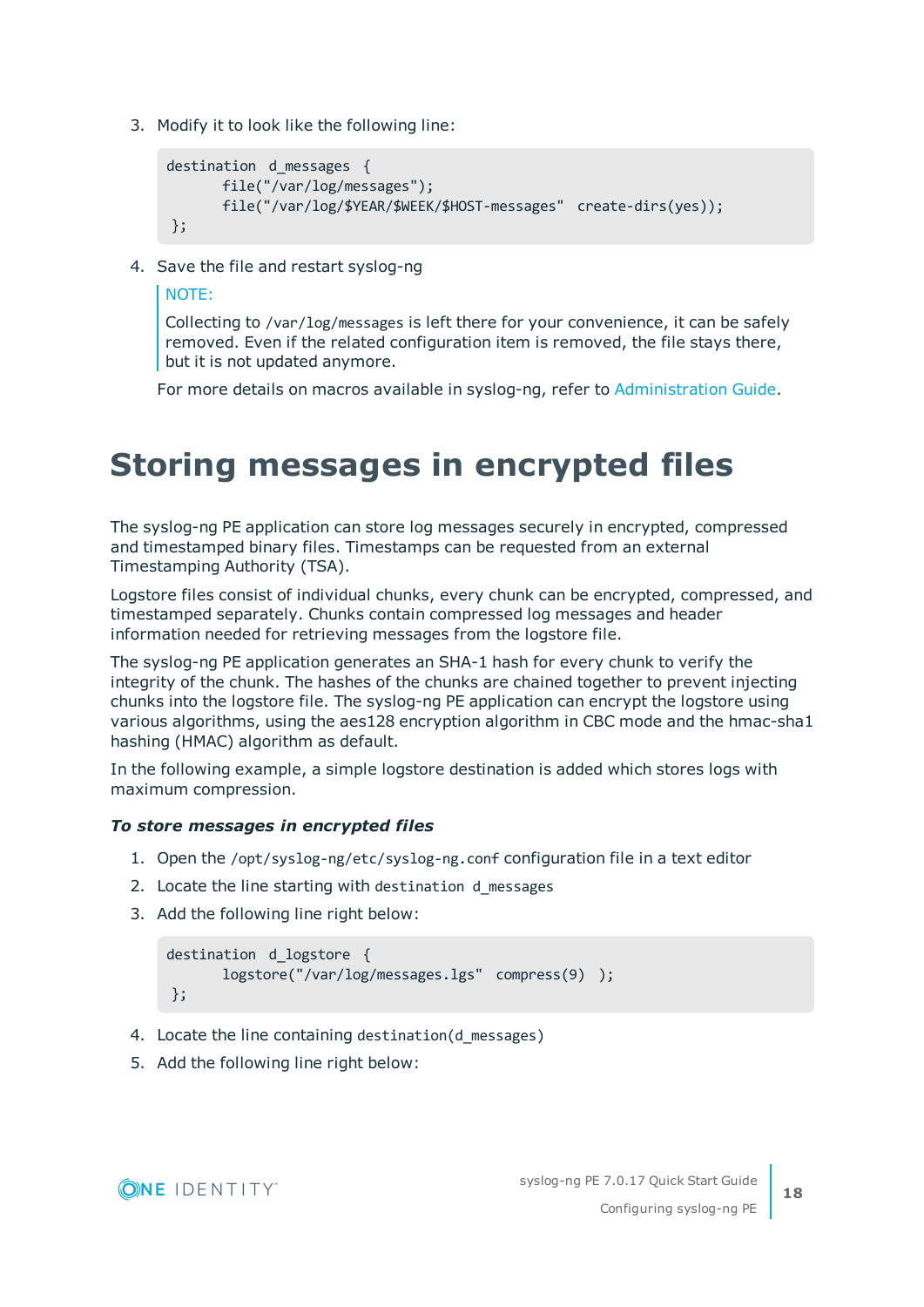#### destination(d\_logstore)

- 6. Restart syslog-ng for the configuration changes to take effect
- 7. *Validating the changes*
	- You can verify that logs are arriving to the logstore using the following command:

/opt/syslog-ng/bin/logcat /var/log/messages.lgs

### <span id="page-18-0"></span>**syslog-ng PE as a relay**

As mentioned earlier, syslog-ng PE can be turned into a relay. This functionality is often used on larger networks, or when logs are collected from network devices using UDP and forwarded to a central location using the more reliable TCP or ALTP protocols. When used as a relay, syslog-ng PE does not store the logs locally, but forwards them immediately to the central syslog-ng PE server.

In this example, a syslog-ng PE Linux client is reconfigured as a relay.

#### *To configure syslog-ng PE as a relay*

- 1. Open /opt/syslog-ng/etc/syslog-ng.conf in a text editor
- 2. Remove the current log statement: starting with line  $\log \frac{1}{2}$ , delete everything until the end of the file
- 3. Add a new UDP source for router logs:

source s\_udp {udp();};

4. Add a new log path for storing local logs locally:

```
log { source(s_local); destination(d_messages); };
```
5. Add a new log path for sending both local messages and logs collected from the UDP source to the central server:

```
log {
       source(s local);
       source(s_udp);
       destination(d logserver);
};
```
6. *Validating the changes*

Test the relay by executing the following command on the relay machine:

/opt/syslog-ng/bin/loggen -i -D localhost 514

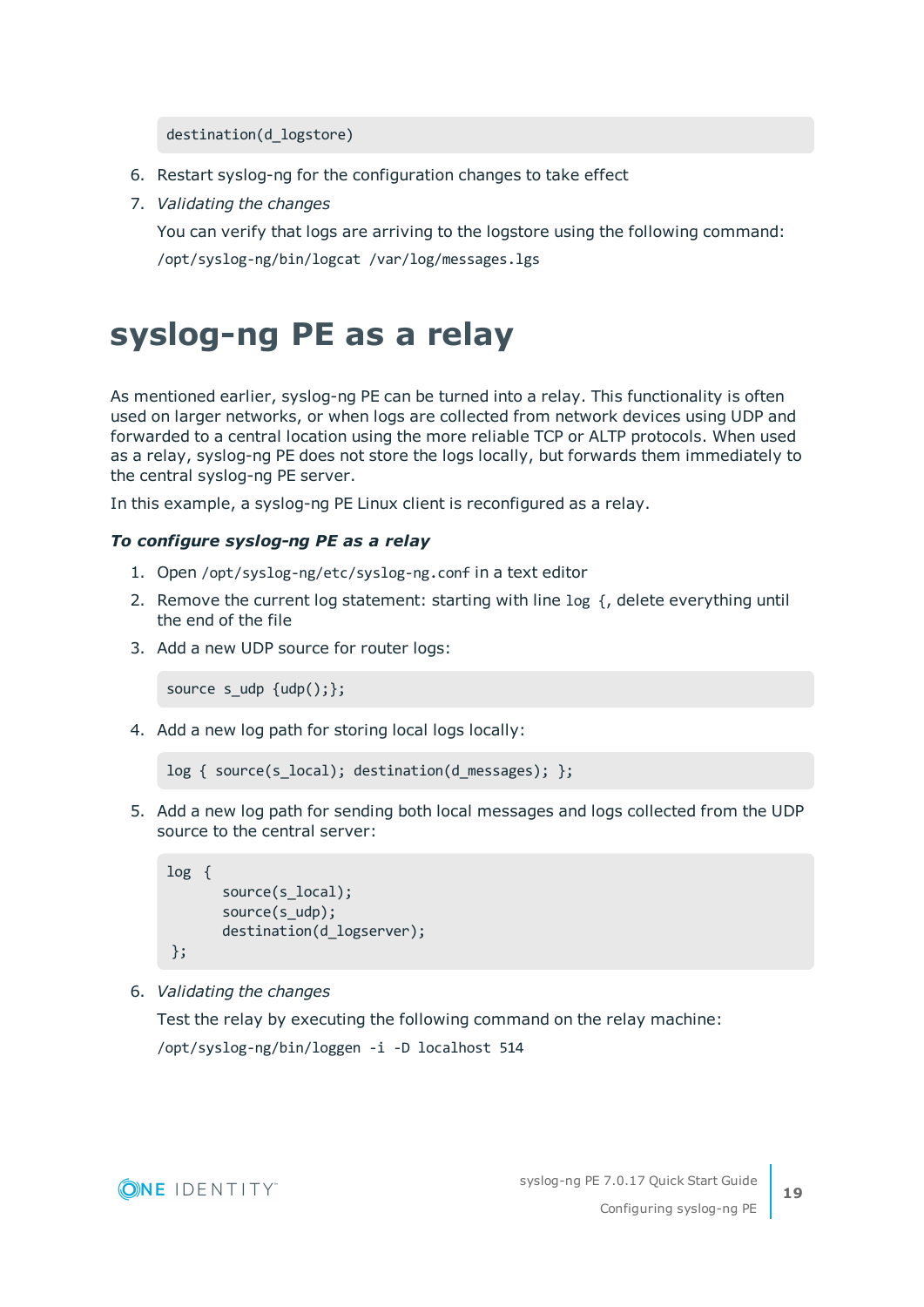It generates about a thousand messages a second and sends to the UDP port of the local syslog-ng PE relay. Executing tail /var/log/messages should not show any of the generated messages on the relay, but doing the same on the server machine should show a large number of similar lines:

Sep 20 21:18:09 relayhost prg00000[1234]: seq: 0000009458, thread: 0000, runid: 1379704679, stamp: 2013-09-20T21:18:09 PADDPADDPADDPADDPADDPADDPADDPADDPADDPADDPADDPADDPADDPADDPADDPADDPADDPADD

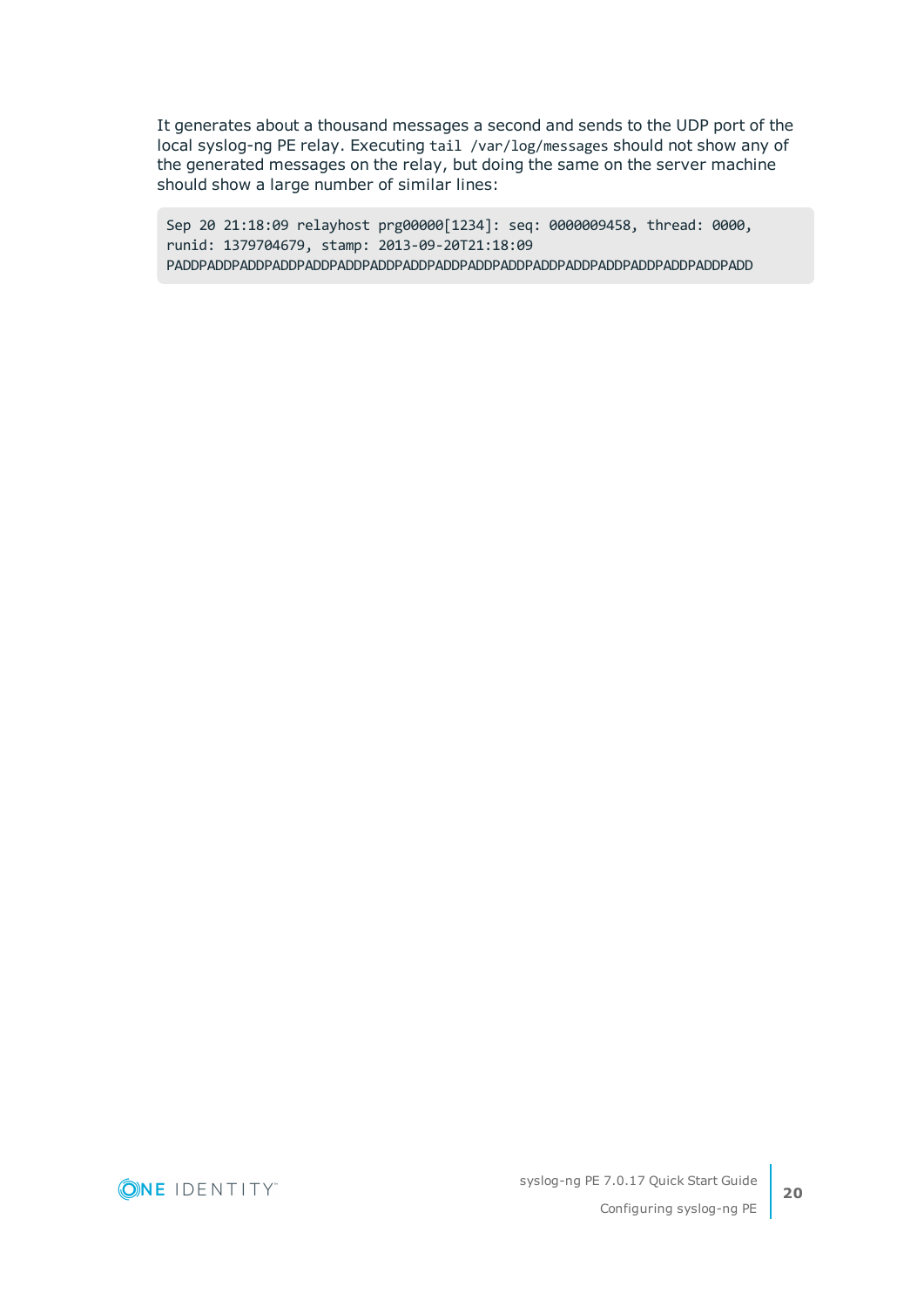## <span id="page-20-0"></span>**Example syslog-ng PE configuration**

The following is an example configuration that the installer generates during the installation process:

```
@version: 7.0
#Default configuration file for syslog-ng.
#
# For a description of syslog-ng configuration file directives, please read
# the syslog-ng Administrator's guide at:
#
# https://syslog-ng.com/documentation
#
@include "scl.conf"
options {
};
######
# sources
source s_local {
# message generated by Syslog-NG
   internal();
   system();
};
######
# destinations
destination d_messages { file("/var/log/messages"); };
destination d_logserver { tcp("192.168.1.1"); };
log {
```


**4**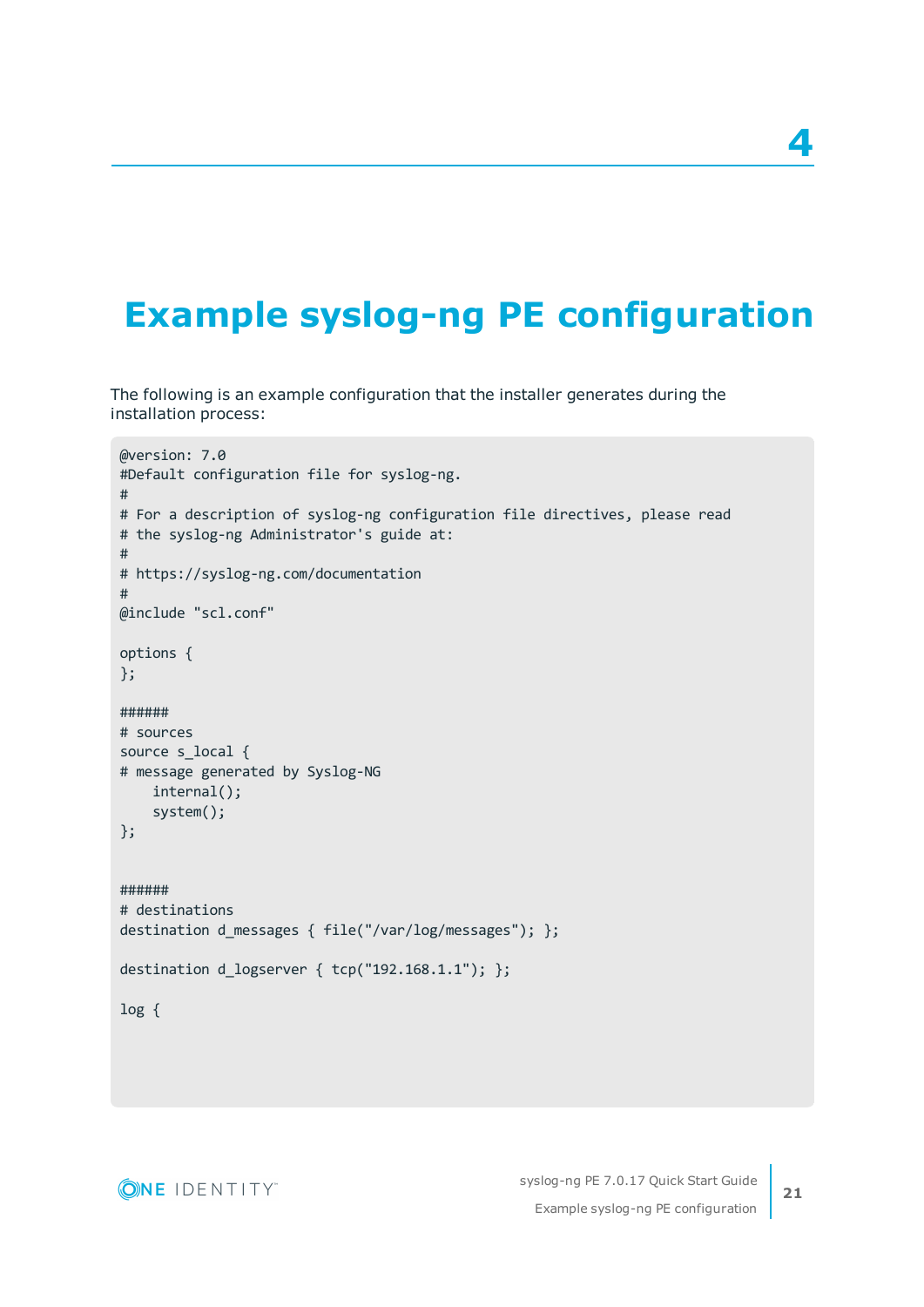```
source(s_local);
   destination(d_messages);
   destination(d_logserver);
};
```